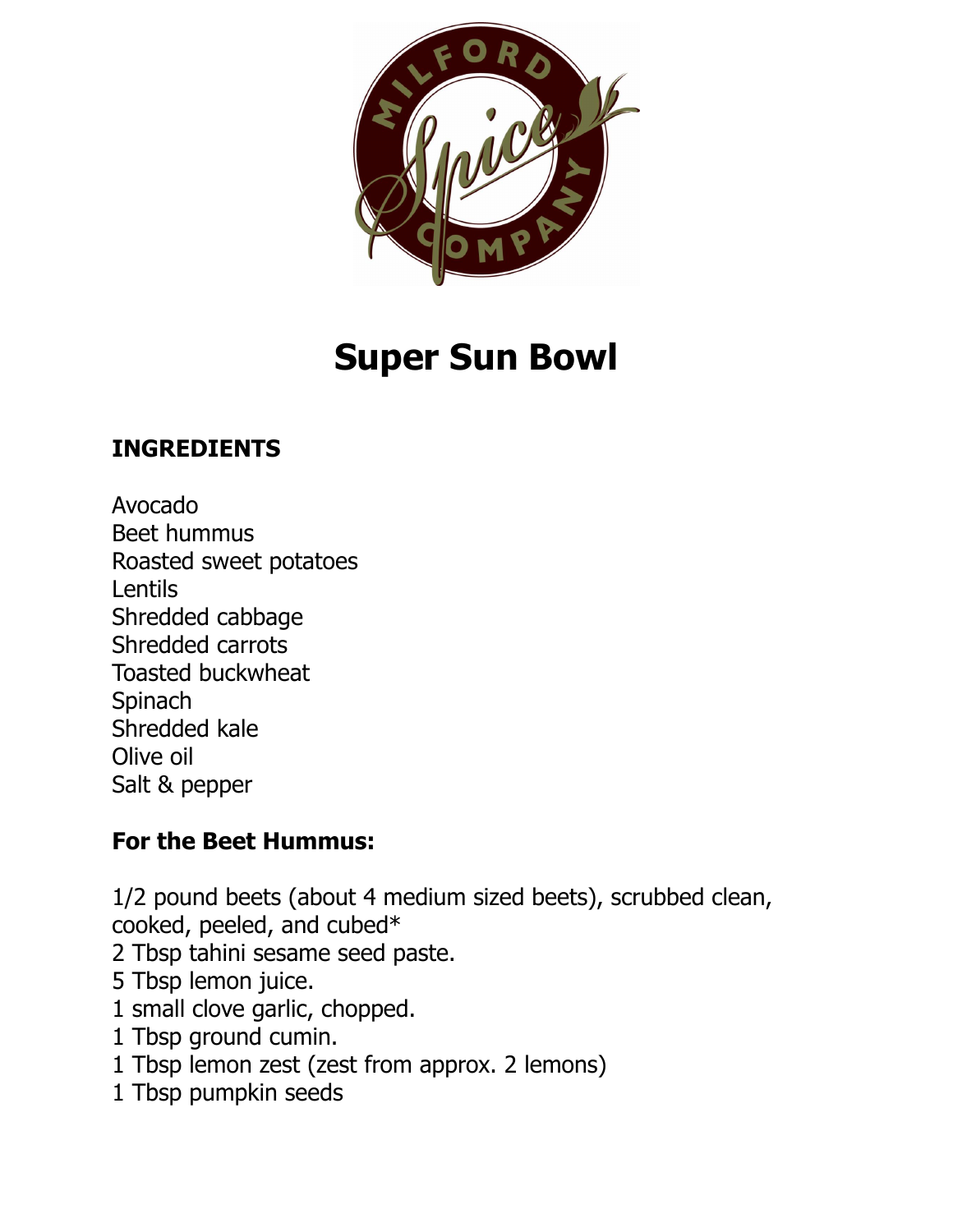Generous pinch of salt Fresh ground pepper to taste.

#### **For the Dressing:**

12 Tbsp extra virgin olive oil 4 Tbsp white wine vinegar 2 Tbsp Milford Spice Sun Powder 1 Tbsp lemon juice

### **DIRECTIONS**

For the dressing: Combine 12 Tbsp extra virgin olive oil, 4 Tbsp white wine vinegar, 2 Tbsp Milford Spice Sun Powder, and 1 Tbsp lemon juice, in a salad dressing container and shake vigorously.

Preheat oven to 425 degrees.

For the hummus: In a blender, combine 1/2 pound beets (about 4 medium sized beets), scrubbed clean, cooked, peeled, and cubed\*, 2 Tbsp tahini sesame seed paste, 5 Tbsp lemon juice, 1 small clove garlic, chopped, 1 Tbsp ground cumin, 1 Tbsp lemon zest (zest from approx. 2 lemons), a generous pinch salt, and fresh ground pepper to taste.

Peel sweet potatoes and cut into 1" cubes place on baking sheet. Drizzle olive oil and a pinch of salt and pepper, and toss together. When the potatoes are done, take them out to rest for about 5 minutes until cooled off a bit.

Meanwhile, shred both cabbage and kale, set aside.

Make both lentils and buckwheat, according to the directions on their respective packages.